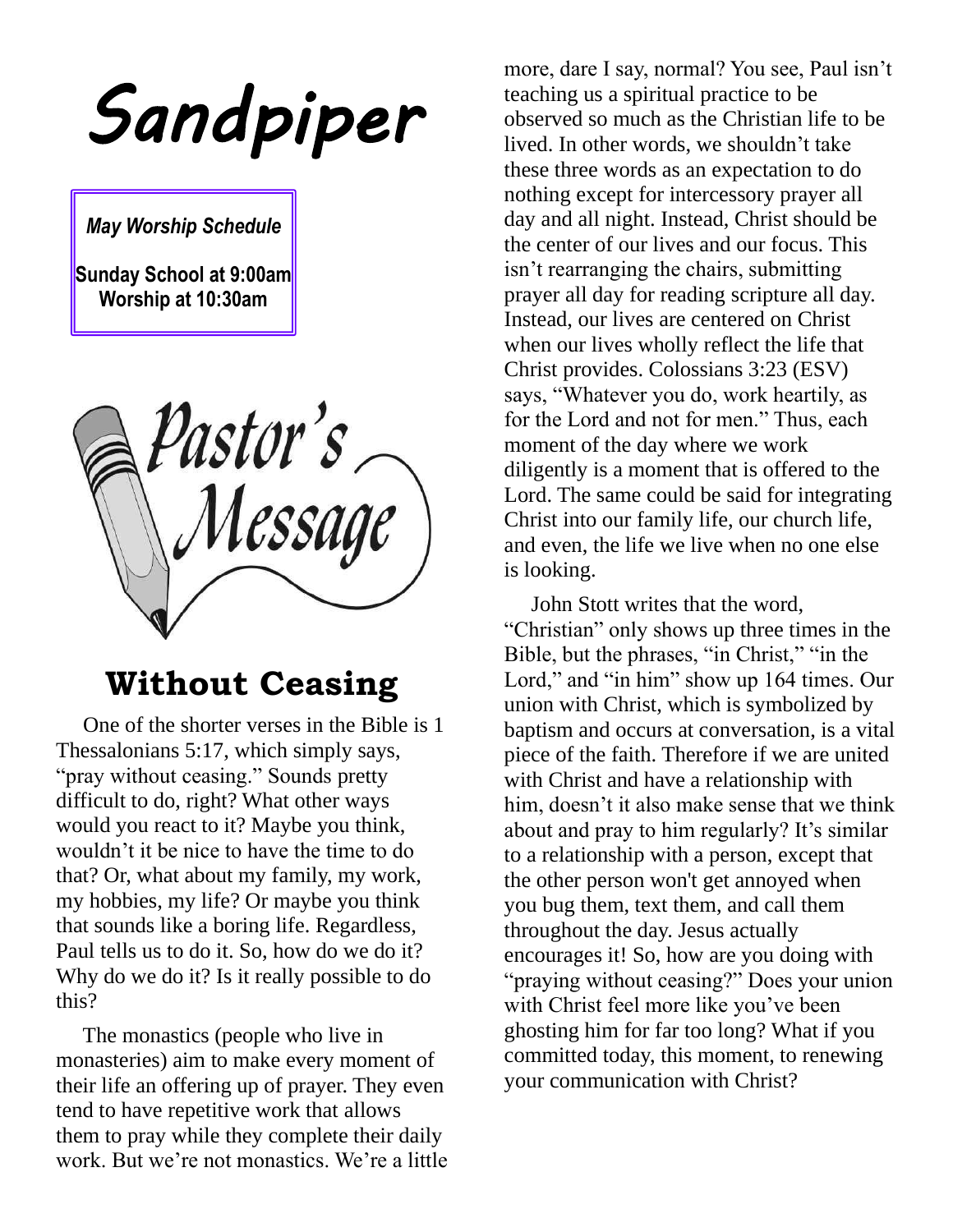# **Sands Through**

# **the Hourglass...**

The advancing multicolored sands in the May hour  $\overline{\mathbf{A}}$  glass depict the dedicated efforts of the bicentennial committee members.

 Sincere condolences are extended to the family of Jane Stryffeler. Jane became a member of Middle Sandy in 1954, and faithfully worshiped with the congregation until her illness made her physical presence impossible. Jane is survived by three daughters and two sons. In the past we mourned with her in the loss of her husband Norman, son Edward and his wife Kris, and her daughter Ruth Ann Pagnucco. The celebration of her life will be held at MS at noon on April 30th.

 Sympathy is also offered to Jim Humphrey and his sister Jessica in the passing of their mother Bonnie Riddle Humphrey. She was a Homeworth resident all of her life, and the wife of Dick Humphrey.

 Do you have Sunday, June 5th circled on your calendar? It is the day to celebrate the 200th Anniversary of Middle Sandy Evangelical Presbyterian Church. Three events are in the planning process: worship service at 10 a.m., lunch following worship and a 1:30 program of memory sharing of people, places and events associated with M S through the the years.

 Vicki Smith is requesting that your RSVP response be given or phoned (330-525-5271) or (330-205-1240) to her by the May date on your invitation card.

 Flowers will be purchased to decorate the building. These can be given in memory or honor of your loved ones. A donation of \$5.00 and the name(s) of those to be recognized are to be given to Cindy Stryffeler Blendenbacher, chair of the floral committee, by May 22nd. Cindy will be the greeter for May, so her presence will be easily accessible. The

honorees' names ( but not the donors' names) will appear in the bulletin for the 200th.

 Linda McQuilkin is heading the lunch committee. Donations from the congregation will be requested. Later in May a sign-up sheet will be circulated for your contributions.

 If you have any memorabilia to share for the anniversary celebration, it would be appreciated. Be sure your name is on the item(s).

 In review: The extremely inspirational Tenebrae Service on Maundy Thursday was well attended. Worship leader Sharon Davies was assisted by several participants, as the scripture, various items and candles depicted the meanings of the Last Supper meeting of Christ and his disciples. In addition to the Easter Sunrise "He Is Risen--He Is Risen Indeed" response of the worshipers, Pastors Marc Shefelton and Paul Bozman led in devotionals with congregational singing. It was wonderful to again be able to celebrate the service and the very tasty breakfast with our friends from Reading Church of the Brethren, as had been done before the pandemic. Thanks to Sharon Davies, Lynn Kidd and all the others who donated the wide variety of delicious foods. It would be remiss if the choir members, along with Linda McQuilkin and B.J.Willis would not be thanked for their preparation and singing of the Prelude for the morning worship service.

 Here is a suggestion to the owners of the "green book" AKA 150 Years with Middle Sandy Presbyterian Church: take some time between now and the June 5th celebration to read about the early years about the area and of the Middle Sandy Presbyterian Church's history. Enjoy.

As you get older, stay positive. For example, the other day I fell down the stairs.

Instead of getting upset, I just thought, "Wow that's the fastest I've moved in years-!"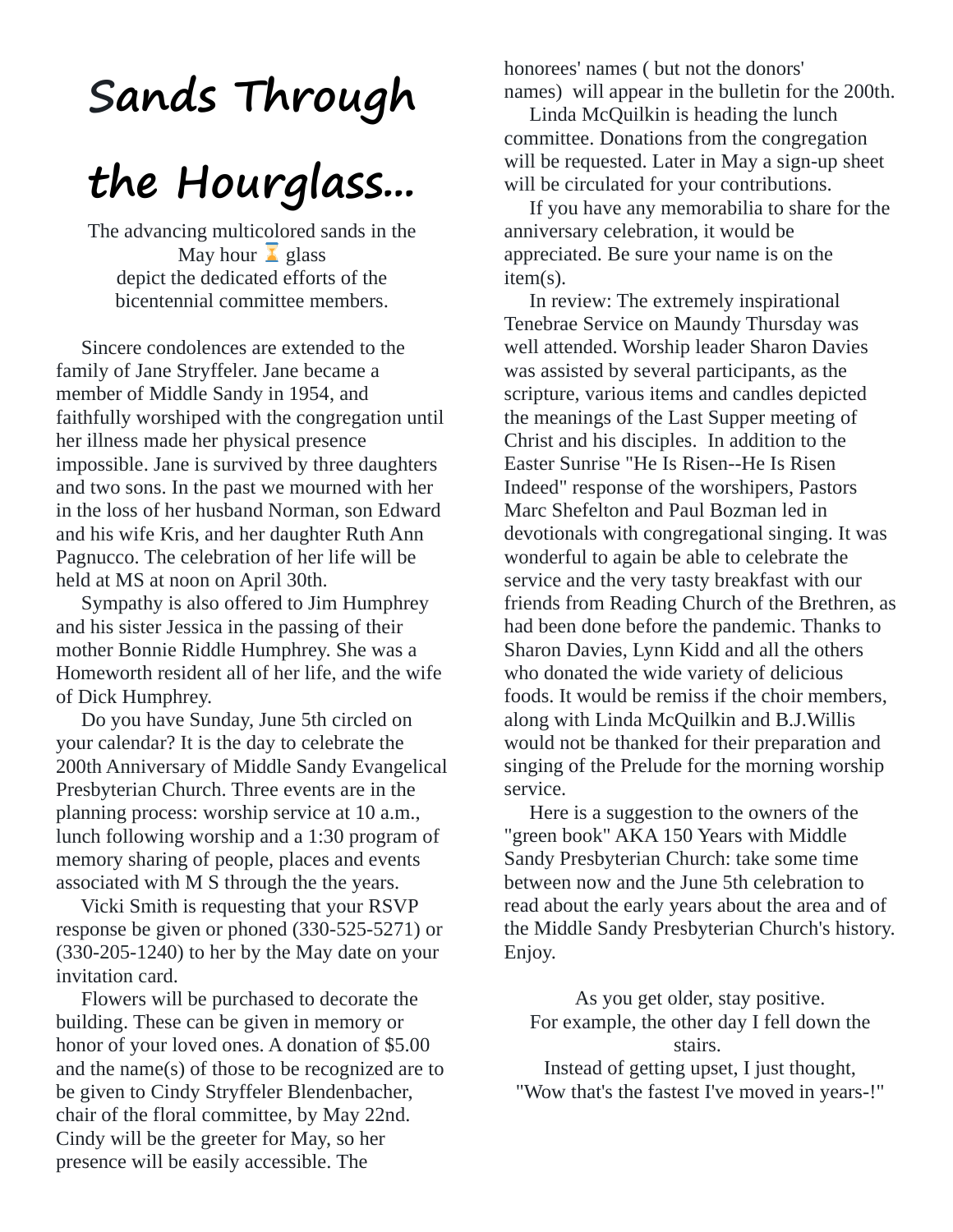# **OUR** prayer CODCERD

*We encourage you to send a card or letter to one or two each month. Addresses are available in the church directory or in the church office.*

#### *Continuing health needs:*

Diane Sanor (auto immune disorder Carter Schopfer (Joe & Susie's grandson) Jane Stryffeler (health issues)

#### *Military Service:*

Brian Burbick (Back in Yokosuka, Japan after 6 month deployment) Garrett Floyd (A specialist in the 82nd Airborne at Fort Bragg in NC, Sarah Mason's fiance) Eric W. Hampe (Home in Louisville) John Hampe (Home from Okinawa Japan) Ryan P. Lee (National Guard) Sgt. 1st Class Teddi Ferguson Lee (Ryan Lee's wife) Assigned to the Army Inspector General- Ohio Army National Guard SPC Joe Smythe (Ft. Benning Georgia) Jason Snyder (Ft. Bliss, El Paso, TX.) (Carole Mathey's grandson) Jon Pagnucco (Jane Stryffeler's grandson) – Navy (Alexandria, VA)

#### *Our Missionaries - for Holy Spirit protection and great perseverance in their work.*

Jeff & Natasha Bain (*EPC missionaries in Asia*) Abe & Diane Bible (Missionaries to the *Ukraine)* Lisa Smith (at home) Paul & Reinhild Sydnor *(ministry to refugees in Lille, France and Malta)*



**Birthdays Name - Date** Debbie Socotch – 1 Susan Schopfer – 3 Joyce Cameron – 4 Steve Snyder  $-5$ Rachel (Gimmi) Gamble – 12 Karen Legros - 26

#### **Anniversaries**

**Couple – Date** Leonard & Anna Mapes - 10

#### *Article Deadline Note:*

 *Please turn in any articles or announcements for the Sandpiper to Carolyn Slingerland by the 22nd of each month. You can e-mail them to [middlesandy@frontier.com](mailto:middlesandy@frontier.com).*

## Happy